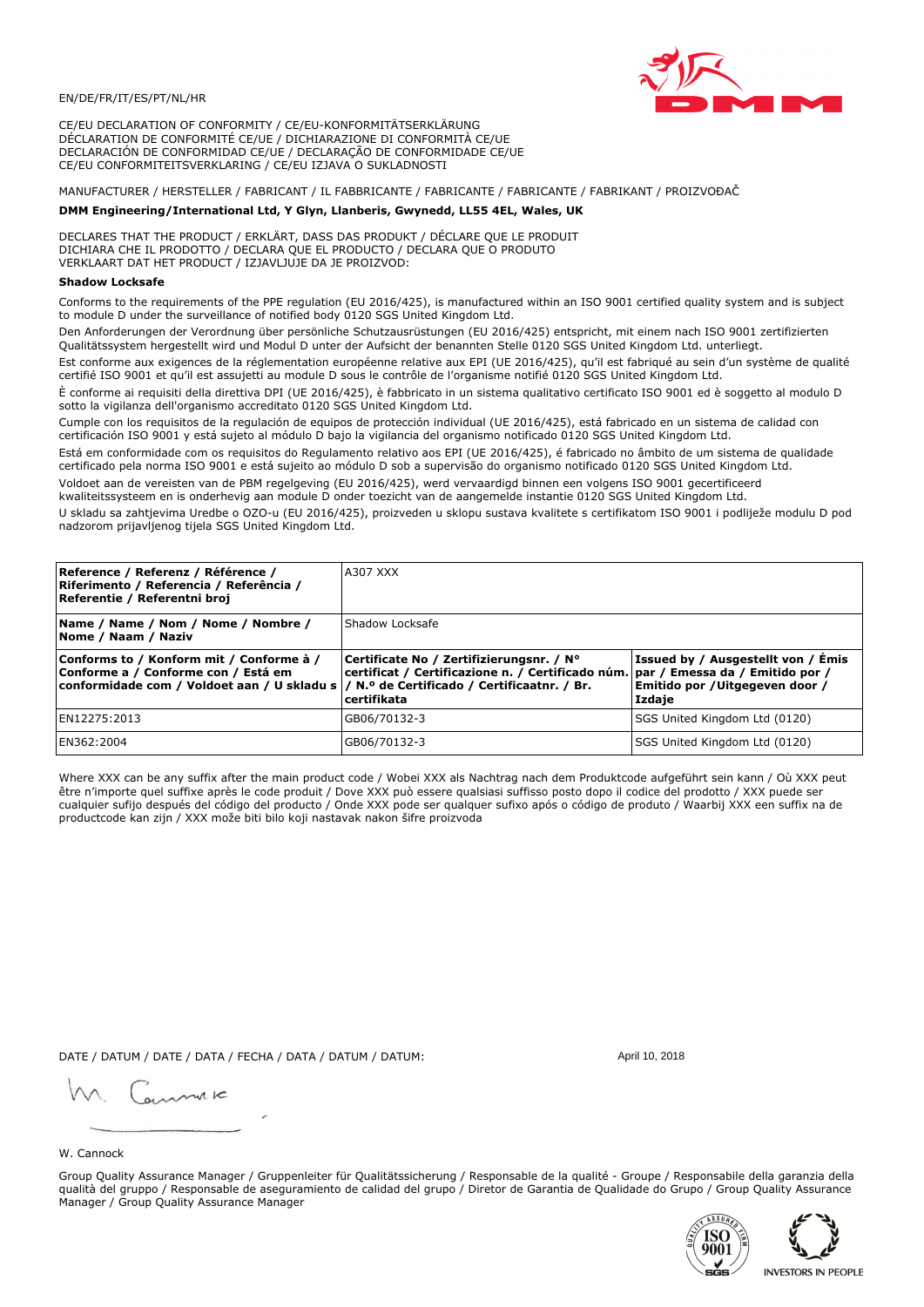### NO/SE/FI/DK/PL/CZ/SK/MT

CE/EU-SAMSVARSERKLÆRING / CE/EU-FÖRKLARING OM ÖVERENSSTÄMMELSE CE/EU-VAATIMUSTENMUKAISUUSVAKUUTUS / CE/EU-OVERENSSTEMMELSESERKLÆRING DEKLARACJA ZGODNOŚCI WE/UE / CE/EU PROHLÁŠENÍ O SHODĚ CE/EÚ VYHLÁSENIE O ZHODE / DIKJARAZZJONI TA' KONFORMITÀ TAL-KE/UE

PRODUSENT / TILLVERKAREN / VALMISTAJA / PRODUCENT / PRODUCENT / VÝROBCE / VÝROBCA / IL-MANIFATTUR

### DMM Engineering/International Ltd, Y Glyn, Llanberis, Gwynedd, LL55 4EL, Wales, UK

ERKLÆRER AT PRODUKTET / INTYGAR ATT PRODUKTEN / VAKUUTTAA, ETTÄ TÄMÄ TUOTE / ERKLÆRER, AT PRODUKTET / OŚWIADCZA, ŻE<br>WYRÓB / PROHLAŠUJE, ŽE PRODUKT / VYHLASUJE, ŽE VÝROBOK / JIDDIKJARA LI L-PRODOTT:

Overholder kravene i PVU-forordningen (EU 2016/425), er produsert innenfor et ISO 9001-sertifisert kvalitetssystem og er underlagt modul D<br>under overvåkning av teknisk kontrollorgan 0120 SGS United Kingdom Ltd.

Uppfyller kraven för PPE-reglerna (EU 2016/425), tillverkas inom ett ISO 9001-certifierat kvalitetssystem och är föremål för modul D under övervakning av anmält organ 0120 SGS United Kingdom Ltd.

Noudattaa henkilönsuojaimia koskevan asetuksen (EU 2016/425) vaatimuksia, on valmistettu ISO 9001 -sertifioidun laatujärjestelmän mukaisesti ja että siihen sovelletaan ilmoitetun laitoksen 0120 SGS United Kingdom Ltd.:in alaista D-moduulia.

Overholder kravene i forordningen om personlige værnemidler (EU 2016/425), er fremstillet i inden for det certificerede ISO 9001kvalitetssystem, og er underlagt modul D under overvågning af det bemyndigede organ 0120 SGS United Kingdom Ltd.

Spełnia wymogi rozporządzenia w sprawie środków ochrony indywidualnej (UE 2016/425), jest produkowany w ramach systemu jakości zgodnego z ISO 9001 i podlega modułowi D pod nadzorem jednostki notyfikowanej 0120 SGS United Kingdom Ltd.

Zařízení splňuje požadavky nařízení o osobních ochranných prostředcích 2016/425, je vyrobeno v systému řízení jakosti certifikovaném podle normy ISO 9001 a podléhá modulu D pod dohledem notifikované osoby č. 0120, SGS United Kingdom Ltd.

Spĺňa požiadavky Nariadenia Európskeho parlamentu a Rady (EÚ) 2016/425 o osobných ochranných prostriedkoch, je vyrobený v rámci systému kvality certifikovaného podľa normy ISO 9001 a podlieha modulu D pod dohľadom notifikovaného orgánu č. 0120, SGS Únited Kingdom Ltd. Jikkonforma mar-rekwiżit tar-Regolament dwar il-PPE (UE 2016/425), u huwa manifatturat f'sistema ta' kwalità certifikata għall-ISO 9001 u soggett ghall-modulu D taht is-sorveljanza tal-korp notifikat 0120 SGS United Kingdom Ltd.

| <b>Referanse / Referens / Viite / Reference / Nr 4307 XXX</b><br>referencyjny / Reference / Značka /<br>Referenza                                                                                                 |                                                                                                          |                                                                                                         |
|-------------------------------------------------------------------------------------------------------------------------------------------------------------------------------------------------------------------|----------------------------------------------------------------------------------------------------------|---------------------------------------------------------------------------------------------------------|
| Navn / Namn / Nimi / Navn / Nazwa /<br>Jméno / Názov / Isem                                                                                                                                                       | Shadow Locksafe                                                                                          |                                                                                                         |
| Overholder / Uppfyller kraven för / Vakuus<br>myönnetty perustuen standardiin: /<br> Overholder / Spełnia wymogi / Je ve shodě s $ \tilde{C} $ . certifikátu / Čertifikat Nru<br>/ Je v zhode s / Jikkonforma ma' | Sertifikatnr. / Certifikatnr. / Sertifikaattinro /<br> Certifikat nr. / Certyfikat nr / Č. certifikátu / | Utstedt av / Utfärdat av /<br>Myöntänyt / Udstedt af / Wydany<br>przez / Vydal / Vydal / Maħruġ<br>minn |
| EN12275:2013                                                                                                                                                                                                      | GB06/70132-3                                                                                             | SGS United Kingdom Ltd (0120)                                                                           |
| EN362:2004                                                                                                                                                                                                        | GB06/70132-3                                                                                             | SGS United Kingdom Ltd (0120)                                                                           |

Der XXX kan være ethvert suffiks etter produktkoden / Där XXX kan vara valfri ändelse efter produktkoden / Jossa XXX voi olla mikä tahansa tuotekoodin jälkeen tuleva liite. / Hvor XXX kan være ethvert suffiks efter produktkoden / gdzie XXX može być dowolnym przyrostkiem po kodzie<br>produktu / Kde XXX může být jakákoliv přípona za kódem produktu / Kde XXX môže b jkun kwalunkwe suffiss wara l-kodići tal-prodott

DATO / DATUM / PÄIVÄMÄÄRÄ / DATO / DATA / DATUM / DÁTUM / DATA:

April 10, 2018

annuic

W. Cannock

Group Quality Assurance Manager / Group Quality Assurance Manager / Group Quality Assurance Manager / Group Quality Assurance Manager / Kierownik ds. Zarządzania Jakością Grupy / Group Quality Assurabce Manager / Manažér riadenia kvality v rámci skupiny / Maniger tal-Assigurazzjoni tal-Kwalità tal-Grupp